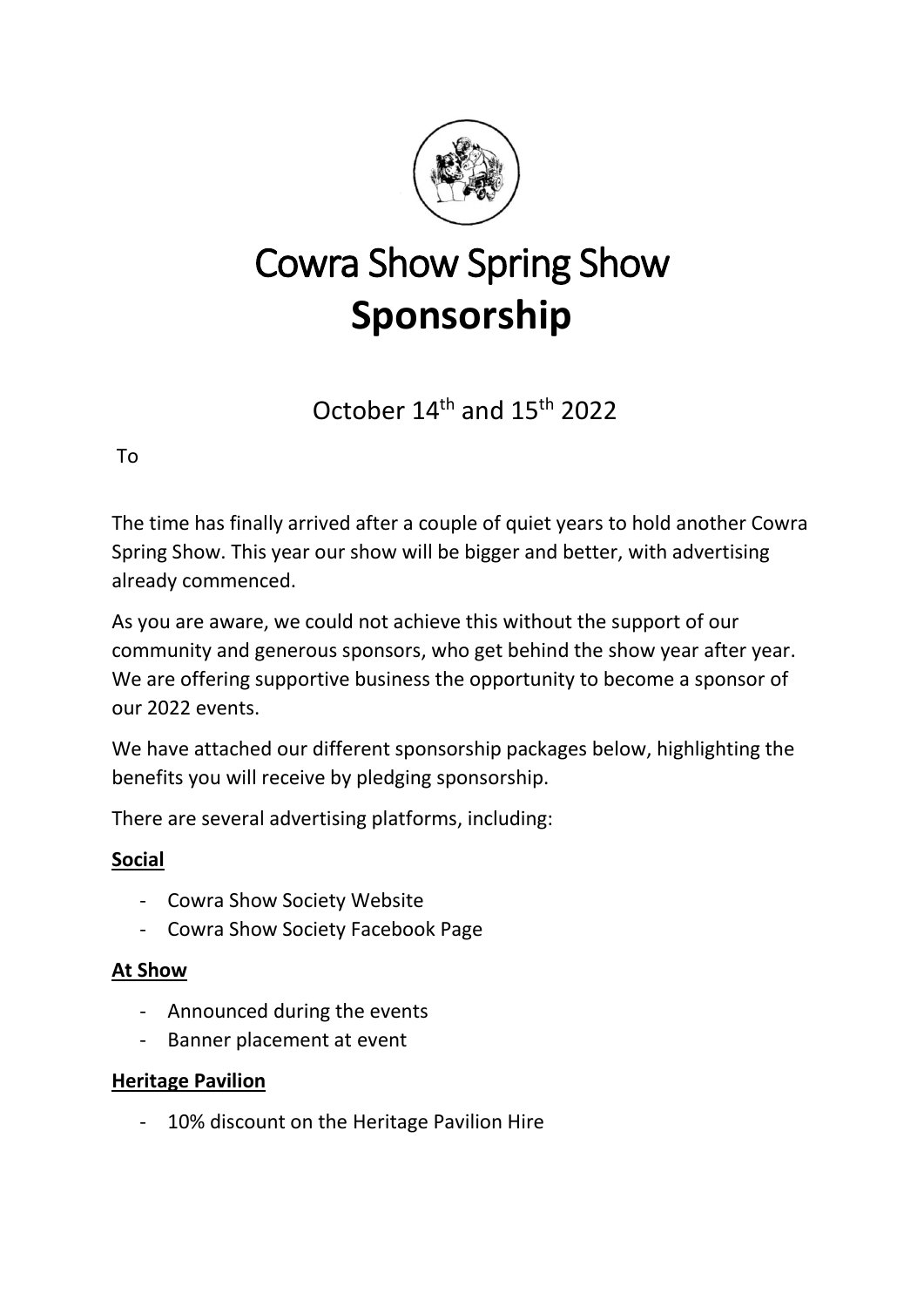#### **Platinum Sponsor (>\$1,000)**

- Listed as a major sponsor of the event of your choice
- Large banner position at the event of your choice.
- Presentation and photograph opportunity with event winners.
- 1x Family Show Entry pass to the 2022 Spring Show.
- 2x Tickets to the Cowra Wine Show Public Tasting.
- Invitation for three to the Spring Show Cocktail Party.
- Business name associated in all promotional material leading up to, during and after the event.
- Advertising on our Cowra Show Society Facebook pages.

#### **Gold Sponsor (\$500-\$1000)**

- Recognised as the event sponsor of a competition category
- Banner displayed at the event.
- 1 x Family Entry Pass to the 2022 Spring Show.
- Invitation for two to the Spring Show Cocktail Party.
- Business sponsorship to be acknowledged in all pre, during and post show promotion.
- Advertising on our Cowra Show Society Facebook pages.

#### **Silver Sponsor (\$250-\$500)**

- Banner displayed at the Shearing Shed.
- 2x Adult Entry Pass to the 2022 Spring Show.
- Business sponsorship to be acknowledged in all pre, during and post show promotion.
- Invitation for two to the Spring Show Cocktail Party.
- Advertising on our Cowra Show Society Facebook pages.

#### **Bronze Sponsor (<\$100-\$250)**

- Banner displayed at the event.
- 1x Adult Entry Pass to the 2022 Spring Show.
- Business sponsorship to be acknowledged on day.
- Advertising on our Cowra Show Society Facebook pages.